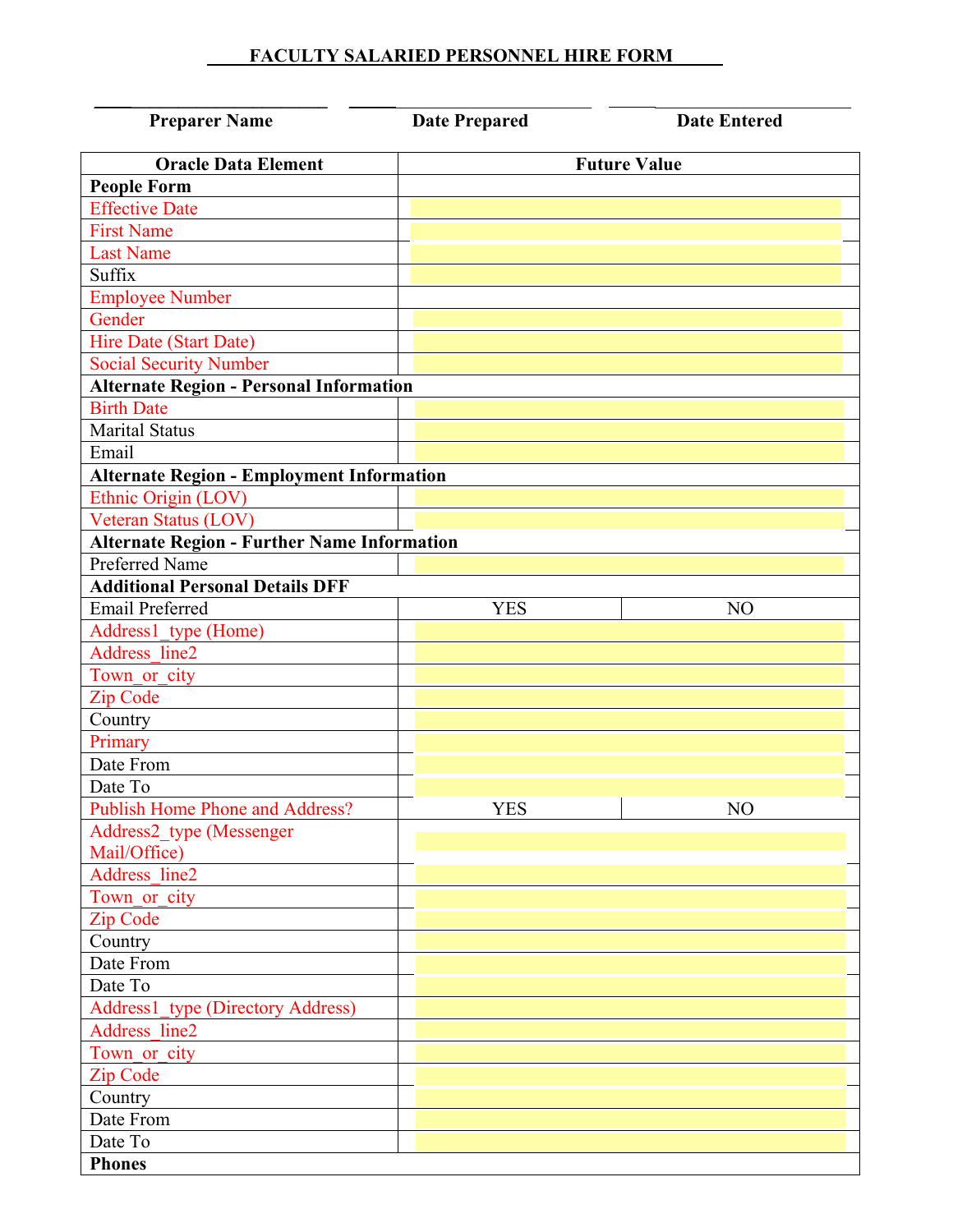| Type (LOV)                    |  |  |
|-------------------------------|--|--|
| <b>Phone Number</b>           |  |  |
| Date From                     |  |  |
| Date To                       |  |  |
| <b>Contacts</b>               |  |  |
| Last Name                     |  |  |
| First Name                    |  |  |
| Relationship Type (LOV)       |  |  |
| Qualifications                |  |  |
| <b>Qualification Type</b>     |  |  |
| Title (major/minor)           |  |  |
| Status (LOV)                  |  |  |
| <b>Start Date</b>             |  |  |
| <b>End Date</b>               |  |  |
| Establishment (LOV)           |  |  |
| Grade (credit hours)          |  |  |
| Specialty (SOM - LOV)         |  |  |
| License Number                |  |  |
| <b>Expiry Date</b>            |  |  |
| Qualifications                |  |  |
| Qualification Type            |  |  |
| Title (major/minor)           |  |  |
| Status (LOV)                  |  |  |
| <b>Start Date</b>             |  |  |
| <b>End Date</b>               |  |  |
| Establishment (LOV)           |  |  |
| Grade (credit hours)          |  |  |
| Specialty (SOM - LOV)         |  |  |
| <b>License Number</b>         |  |  |
| <b>Expiry Date</b>            |  |  |
| Qualifications                |  |  |
| Qualification Type            |  |  |
| Title (major/minor)           |  |  |
| Status (LOV)                  |  |  |
| <b>Start Date</b>             |  |  |
| <b>End Date</b>               |  |  |
| Establishment (LOV)           |  |  |
| Grade (credit hours)          |  |  |
| Specialty $(SOM - LOV)$       |  |  |
| License Number                |  |  |
| <b>Expiry Date</b>            |  |  |
| SIT - Emp-Administrative Appt |  |  |
| <b>SIT Start Date Active</b>  |  |  |
| <b>SIT End Date Active</b>    |  |  |
| Admin Appt Type (LOV)         |  |  |
| Admin Appt Title              |  |  |
| <b>Expected End Date</b>      |  |  |
| <b>SIT-Emp-Committee</b>      |  |  |
| <b>SIT Start Date Active</b>  |  |  |
| <b>SIT End Date Active</b>    |  |  |
| <b>Committee Name</b>         |  |  |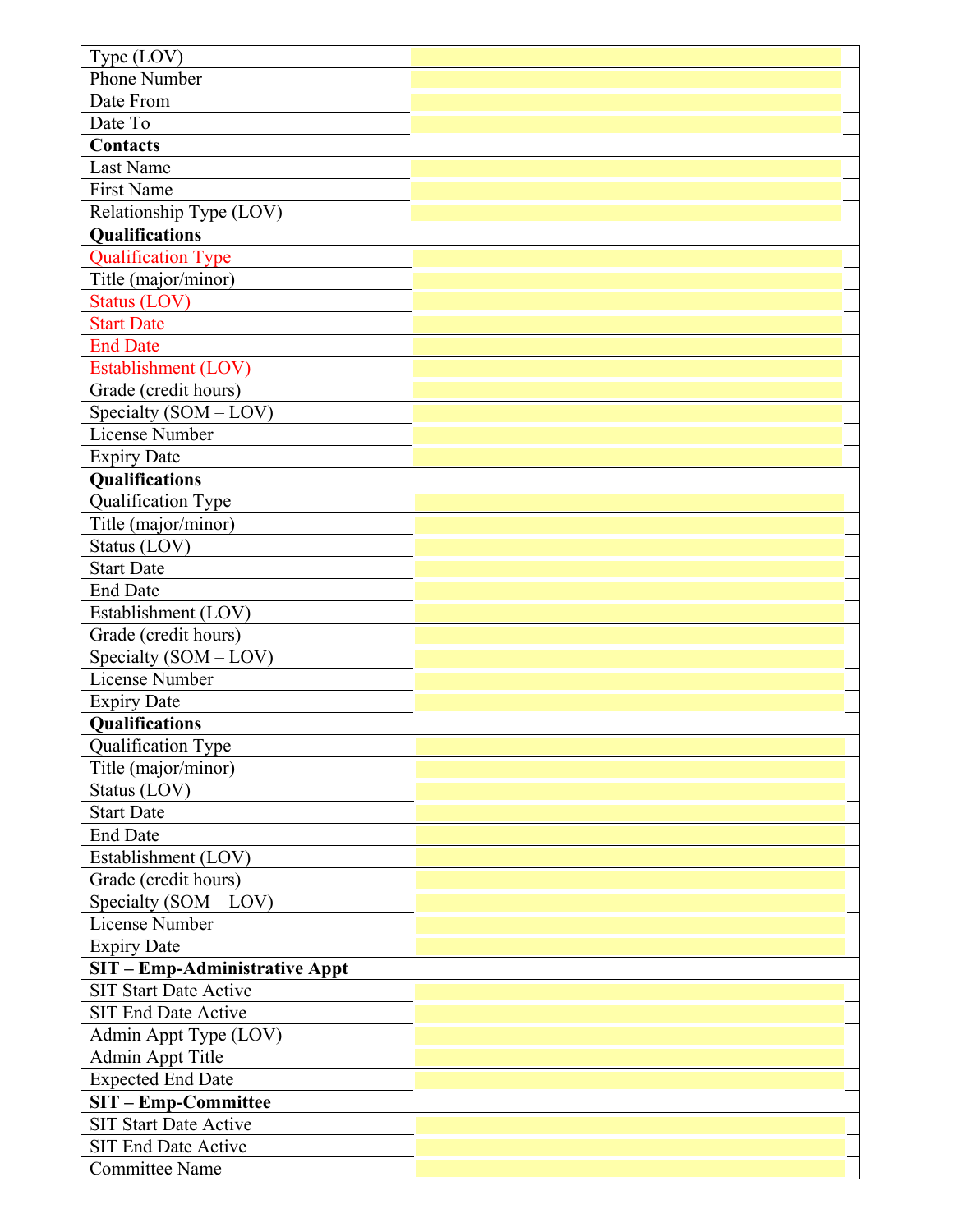| Type of Committee'                          |  |  |
|---------------------------------------------|--|--|
| Committee Chair                             |  |  |
| <b>Expected End Date</b>                    |  |  |
| <b>SIT - Emp-Directory Name</b>             |  |  |
| <b>SIT Start Date Active</b>                |  |  |
| <b>SIT End Date Active</b>                  |  |  |
| <b>First Name</b>                           |  |  |
| Middle Name                                 |  |  |
| <b>Last Name</b>                            |  |  |
| Suffix                                      |  |  |
| <b>SIT - Emp-EOP Reference</b>              |  |  |
| <b>SIT Start Date Active</b>                |  |  |
| <b>SIT End Date Active</b>                  |  |  |
|                                             |  |  |
| <b>EOP Reference Number</b>                 |  |  |
| <b>EOP Exemption End Date</b>               |  |  |
| <b>EOP Exemption Reason</b>                 |  |  |
| <b>SIT-Emp-HSF Information</b>              |  |  |
| <b>SIT Start Date Active</b>                |  |  |
| <b>SIT End Date Active</b>                  |  |  |
| <b>HSF</b> Supplement                       |  |  |
| <b>Total Compensation</b>                   |  |  |
| HSF PTAO1                                   |  |  |
| HSF PTAO1 %                                 |  |  |
| <b>HSF PTAO2</b>                            |  |  |
| HSF PTAO2 %                                 |  |  |
| <b>HSF PTAO3</b>                            |  |  |
| HSF PTAO3 %                                 |  |  |
| <b>Contract Name</b>                        |  |  |
| <b>Contract Begin Date</b>                  |  |  |
| <b>Contract End Date</b>                    |  |  |
| <b>Contract Termination Date</b>            |  |  |
| <b>EIT-Emp-Endowed Chairs</b>               |  |  |
| Name Of Endowed Chair                       |  |  |
| Chair Type                                  |  |  |
| Title of Chairholder for BOV                |  |  |
| <b>Effective Date</b>                       |  |  |
| <b>Expected End Date</b>                    |  |  |
| <b>End Date</b>                             |  |  |
| <b>Assignment (Primary / Secondary)</b>     |  |  |
| <b>Assignment Number</b>                    |  |  |
| <b>Assignment Status (LOV)</b>              |  |  |
| Organization                                |  |  |
| <b>Assignment Effective Date</b>            |  |  |
| <b>People Group</b>                         |  |  |
| <b>Job Type</b>                             |  |  |
| <b>Compensation Type</b>                    |  |  |
| <b>Employment Category</b>                  |  |  |
| Part time FTE Percent (Salaried Only)       |  |  |
| <b>Appointment Duration (Salaried Only)</b> |  |  |
| Job                                         |  |  |
| <b>Title</b>                                |  |  |